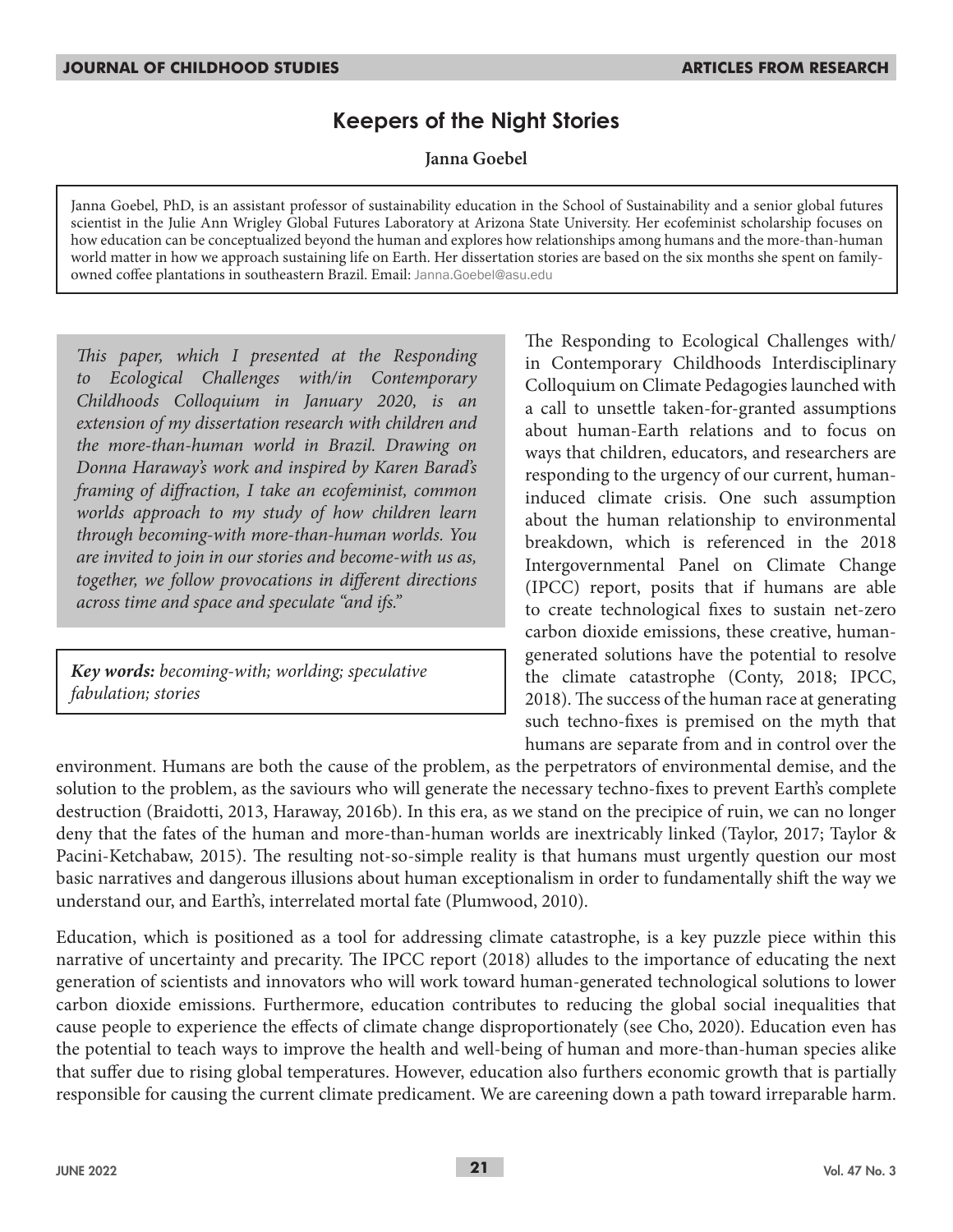The urgent need for a paradigm shift from humancentric education to generative learning-with more-than-human worlds is clear. This paper responds to the need to transform relationships between humans and Earth. Specifically, through stories and speculation, this paper provokes reflection on children's relationships with/in more-thanhuman worlds and inquires: (1) What are some multispecies, multimattered interactions (Haraway, 2016b) that characterize child-Earth stories? and (2) Who are the foci (or keepers) of these stories?

## **Becoming-(with) the world**

The hyperseparation between humans and Earth creates a hyperbolized notion of a nature/culture divide on which human exceptionalism is predicated. This division is based on the idea of nature as given and culture as constructed (Braidotti, 2013; Plumwood, 2010). Such a division creates a fallacious choice between self and other in an us-versus-them mentality (Plumwood, 2010). Posthumanist scholars have responded to the hegemonic nature/culture divide by framing the relationship between nature and culture as a continuum (Braidotti, 2013) or an inseparable natureculture (Haraway, 2003). These concepts disintegrate the boundary between the given nature and constructed culture. A focus on naturecultures opens the door to research that goes beyond humancentric relationships (Pacini-Ketchabaw & Nxumalo, 2014).

Children's natureculture encounters are multimattered and multispecies as they become-with (Haraway, 2016a, 2016b) the books that children read and the trees they climb. The world is emerging through ongoing interaction (Chandler, 2013; Haraway, 2015). The understanding that we are *of* the world causes us to reconsider the durable and hegemonic assumption of human exceptionalism that places the human species in power *over* Earth. One way this human-Earth ontological shift is reflected in education is through a common worlds pedagogy. This approach focuses on a more-than-human relational ontology that emerges from interspecies encounters within multispecies landscapes and offers a way to engage in education that is focused on co-inhabiting and coshaping worlds with living and nonliving matter (Taylor, 2017; Taylor & Pacini-Ketchabaw, 2015; Tsing, 2012). It builds on Donna Haraway's (2008) concept of contact zones to problematize the way that "education has traditionally located the developing child within an exclusively human sociocultural context" (Taylor et al., 2013, p. 54). Moving beyond humancentric sociocultural contexts into focused contact zones illustrates how children animate more-thanhuman worlds through mixed-up, mutual entanglement as a part of common worlding (Merewether, 2019; Taylor & Giugni, 2012). This paper takes a common worlds approach to study how children become-with multispecies, multimattered relations, thus making stories, which make worlds.

## **Story generation**

*We generated our stories* in a landscape of biodiverse ecosystems: lush Atlantic rainforest and rolling hills of sunsoaked coffee plants in southeastern Brazil. *We generated our stories* in a one-room, mixed-grade schoolhouse that was nested in this landscape. The school itself was a small building with a classroom, an eating area, two washroom stalls, and a small kitchen meant for only one chef at a time. There were no fixed or physical barriers that completely separated the inside of the school from the outside of the school. The lack of barriers meant that the indoor/outdoor binary of schooling was dissolved and exchanged for a holistic understanding of how children's learning spaces are embodied and embedded within the indoors and outdoors (Merewether, 2015). The front door was a metal gate that allowed for the butterflies, dust, smoke, noise, and bats to enter and exit unobstructed. The window to the classroom had a broken glass pane through which we could peer out at the plantation across the street. There was a chalkboard at the front of the room, rows of eight desks total for the elementary school students, and a low, colourful table with small chairs in the back for the three preschool students.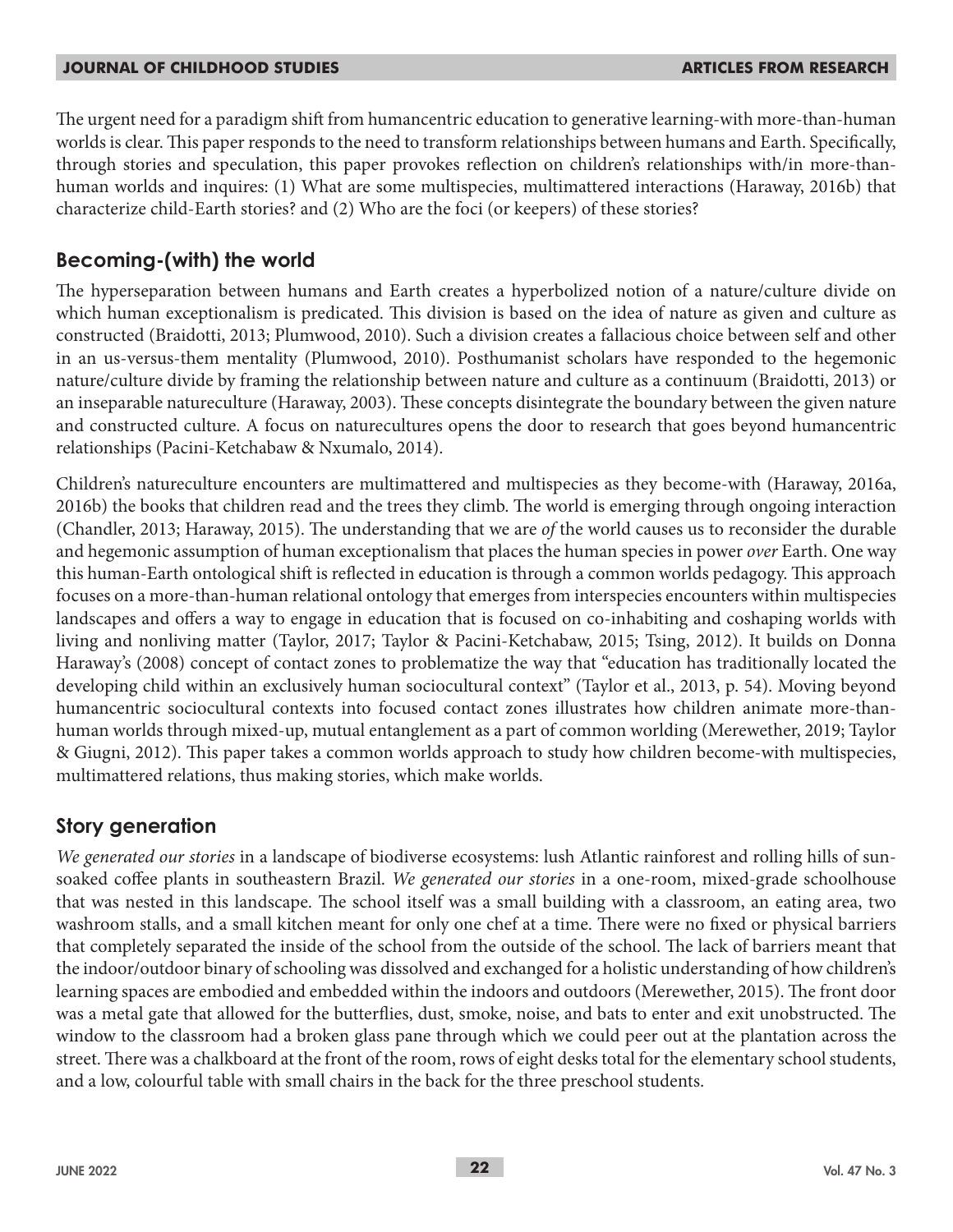### *School participation*

I participated<sup>1</sup> in schooling activities with the teacher and the 11 children who attended a multigrade elementary school in a one-room schoolhouse. While in school, I held multiple roles. Sometimes I joined the older students in their activities. Most often I helped the teacher by assisting the preschool children with their tasks, playing with blocks and reading books. I spent most of my time at the small table in the back of the school sharpening pencil crayons for the preschool children. We drew together on our own papers or on the same paper all at once. These cocreated drawings now live in a large scrapbook that stayed at the school to keep our stories. And thus our stories continue across time and space.

### *Walking conversations*

Walking interviews, or walking conversations, are a way to explore children's ecological learning and relations between themselves and other species through a focus on children's entanglements with the more-than-human world within and beyond school walls (Somerville, 2007; Somerville & Green, 2011; Somerville & Powell, 2019; Taylor & Pacini-Ketchabaw, 2017). This method allows for researchers to "follow and document the key relations that emerge over time between children and other species within their imperfect, everyday, local 'common world' environments" (Taylor & Pacini-Ketchabaw, 2017, p. 133). Walking conversations offer flexibility to "see what happens" without any assumptions about how the research should go (Somerville & Powell, 2019, p. 20). In these stories, I followed where the multispecies participants led and went where I was invited. Sometimes this meant that I did not make it to the schoolhouse for "formal" school participation. I followed the youngest (human) participant, an 18-month-old toddler, as she said "*vem cá*" (come here), and we roamed the coffee plantation to check the chicken coops. I paused on my walk to school to observe the ants and the butterflies along the road. I walked the children home from school and heard stories about the spirit of a body that was buried on our path. I kept memories of these experiences in reflections, musings, and notes. I never recorded audio of these conversations.

### *Audio/visual recordings*

A digital camera and audio recorder that I brought to Brazil kept parts of our stories. When I was alone in my room, I noticed that the dogs would typically bark at 11:30 at night. It fascinated me, and I recorded these sounds. The preschool children recorded themselves inventing stories for the pictures in the books they were not yet able to read. The camera became central to our stories. For the purposes of this paper, I will focus on some of the visual storylines that emerged from the more than 1,000 photos and videos we generated together.

### *Reflections and musings*

We wrote handwritten and typed reflections and musings. These musings and reflections form part of the narrative as well and are woven into the vignettes in this paper. The notes have their own voice as they continue to speak beyond the time that they were "recorded" through a diffractive analysis.

### **Diffractive analysis**

Karen Barad's (2007) concept of diffraction as a methodological tool for analysis offered a way to stay with the stories. The multiple readings and rereadings of our musings, notes, drawings, videos, and photos that are part of a diffractive analysis allowed for new connections and narrations (Magnusson, 2018). Focusing on child-Earth multispecies relations through a common worlds approach, rather than centering children, illustrates how inquiry can see beyond the human without erasing the human. Lisa Mazzei (2014) describes the process of diffractive analysis as reading the data "through multiple theoretical insights [moving] qualitative analysis away from habitual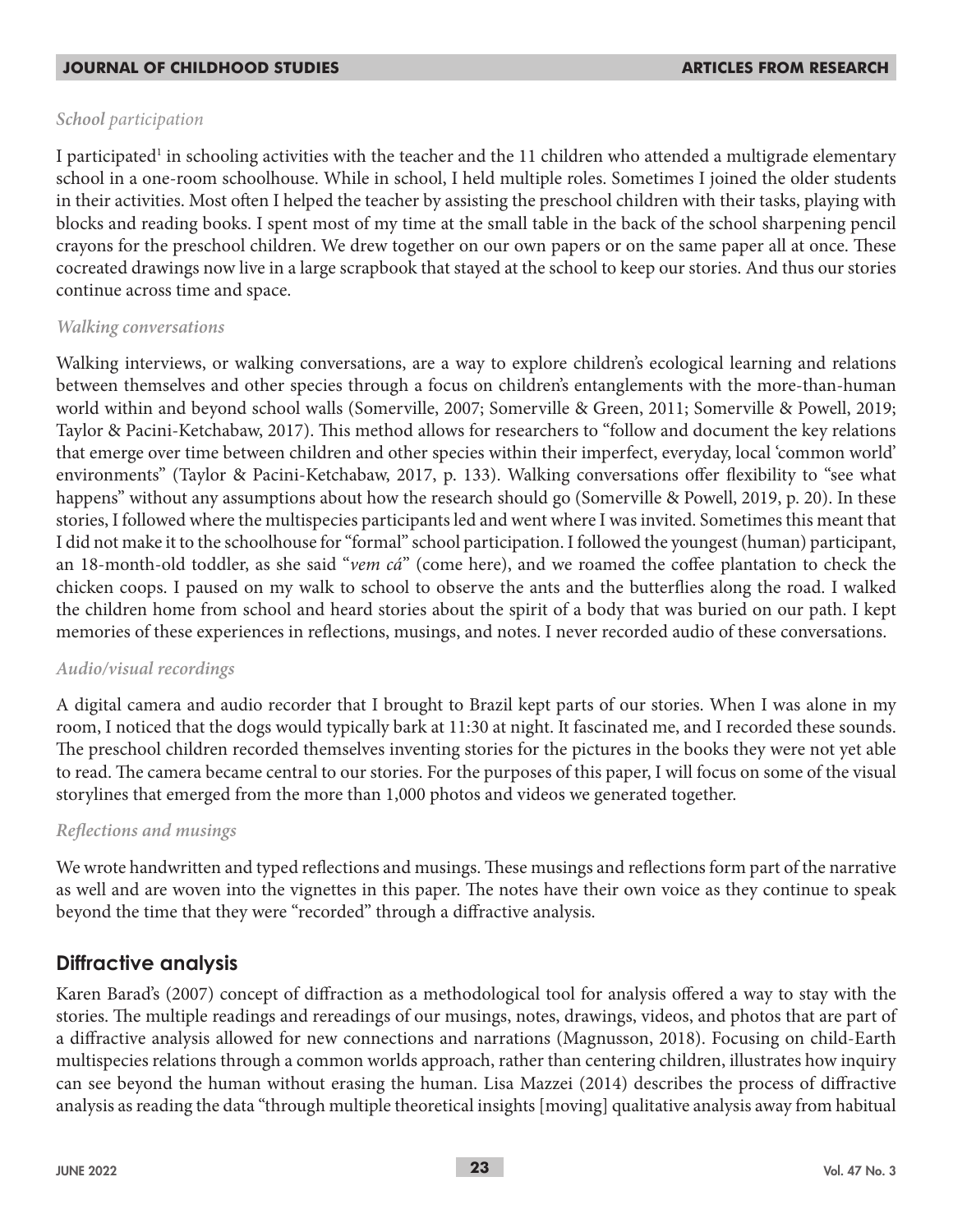normative readings (e.g., coding) toward a diffractive reading that spreads thought and meaning in unpredictable and productive emergences" (p. 742). Just as light diffracts as it moves through a prism, this diffractive analysis travelled in many directions and continues to travel across time and space. The stories did not begin upon my arrival to Brazil nor did they end upon my departure.

Children were not lying in wait for my arrival for their more-than-human relationships to take shape as "my research" shed light on them. Similarly, *these* stories, *our* stories, did not begin as you started reading them. Instead, as you read, now, *we* story anew. With each reading emerge new stories. With each time and place emerge new worlds. I sat in the kennels with the dogs at an animal shelter where I volunteered and revisited our stories from a place of discomfort and multispecies connection. I kept paper next to my bed at night and wrote musings that were inspired by our stories without looking at the paper and in the pitch dark when I abruptly awoke from a dream. I painted watercolour paintings of nothing in particular. I walked along the local golf courses and ponds while listening to songs that were part of our stories or the children's voice recordings. I spent months intermittently immersed in these relations until new stories and vignettes emerged. In this paper, I share a sample of the vignettes as well as some provocations and a speculative reimagining of our stories with an invitation for you, now, reader, to join, diffract, and story with us.

## **Toucan introduction**

A toucan is the entry point for the visual storytelling vignettes in this paper. This is not to say that the image of a toucan (Figure 1) was the first image generated in this study. It was far from the last. However, this toucan was an invitation to us all to use our shared digital camera. Early into my second visit to this community in southeastern Brazil, I was getting reacquainted with one of the families that had looked out for me the year prior. As we discussed the many changes that had taken place in the region in the year that had passed, a toucan landed on a palm tree in their yard. I removed the digital camera from my backpack, zoomed in, and captured a photo of the bird.



*Figure 1. A toucan perched in a palm tree.*

The children were instantly curious to know more about the camera and see the photo. They asked if they could use the camera. Their grandparents discouraged this because the camera appeared to be expensive and fragile. As four of the children gathered around, I explained the features of the camera, how to zoom and focus, and how to make sure the camera was supported at all times both by hanging it from the neck strap and by holding it in their hands. This camera was not a child-friendly device, nor was it light and easy to navigate. Despite these barriers, the children adapted to using the camera with ease, the grandparents were reassured that there would be no problem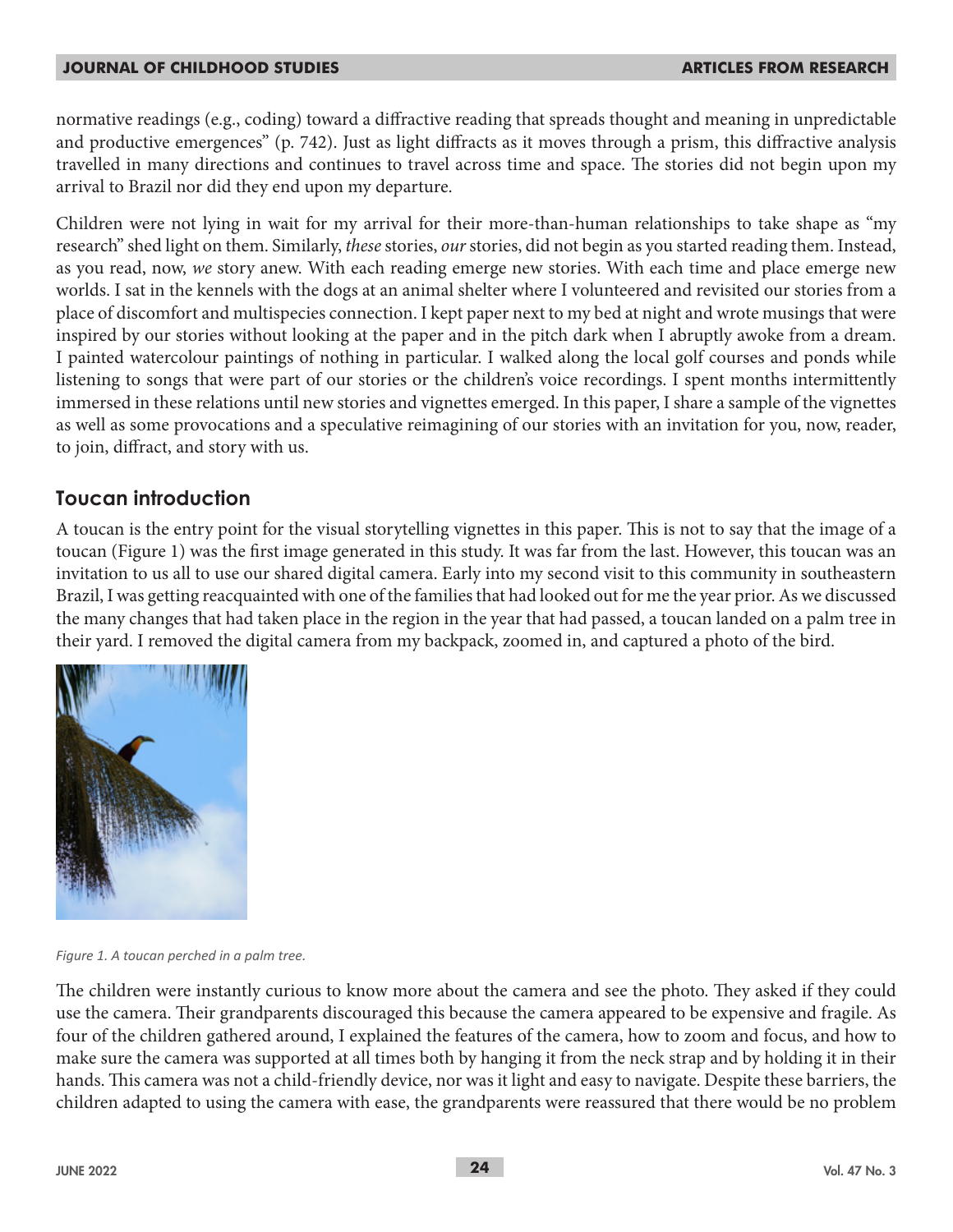if the camera broke, and everyone adjusted to the camera's presence.

The mess of plastic, metal, glass, and batteries that we call a camera became part of our stories. It accompanied us on our walks and in our conversations. We took photos during the day and at night. The children shared the camera and took turns running around what they called "their worlds" capturing images. They took pictures of the cats and chickens. They documented the plants and trees that they themselves had planted. We photographed the sunsets, the school bus driving by, coffee growing on the plants and drying on the ground, the pigs, and a Spiderman sticker on a bike. There was little structure or design to the endeavour. The camera was there for us all. We experimented with the zoom and the flash. We discovered how to record videos. The children took photos that were blurry, and they became part of our stories. They took photos of the flowers, and they were part of our stories in both their physical and photographic presence. One evening, as the moon rose over the hills of coffee plants, one of the teenagers grabbed the camera and photographed it. We passed the camera around and each took a turn trying to photograph the moon, an elusive ball of light in the night sky (Figure 2).



*Figure 2. A moonrise over a hill of coffee plants.*

The camera was a part of our stories in the children's homes and in their school. When we were at school together, the children photographed items and objects around and outside of the building. When I first arrived to the school, I found it interesting the way that objects were recycled. I photographed an old tire that had been turned into a planter and the plastic-bottle vertical garden that was hanging on an outside wall of the school. As I was looking through the photographs, I noticed that one of the children had also chosen to photograph the soda bottle garden. In a series of four photos, the child played with the camera zoom so that the entire bottle was in the frame, then only part of the bottle, then a leaf inside the bottle was the focus, and, finally, the bottle was removed from the frame.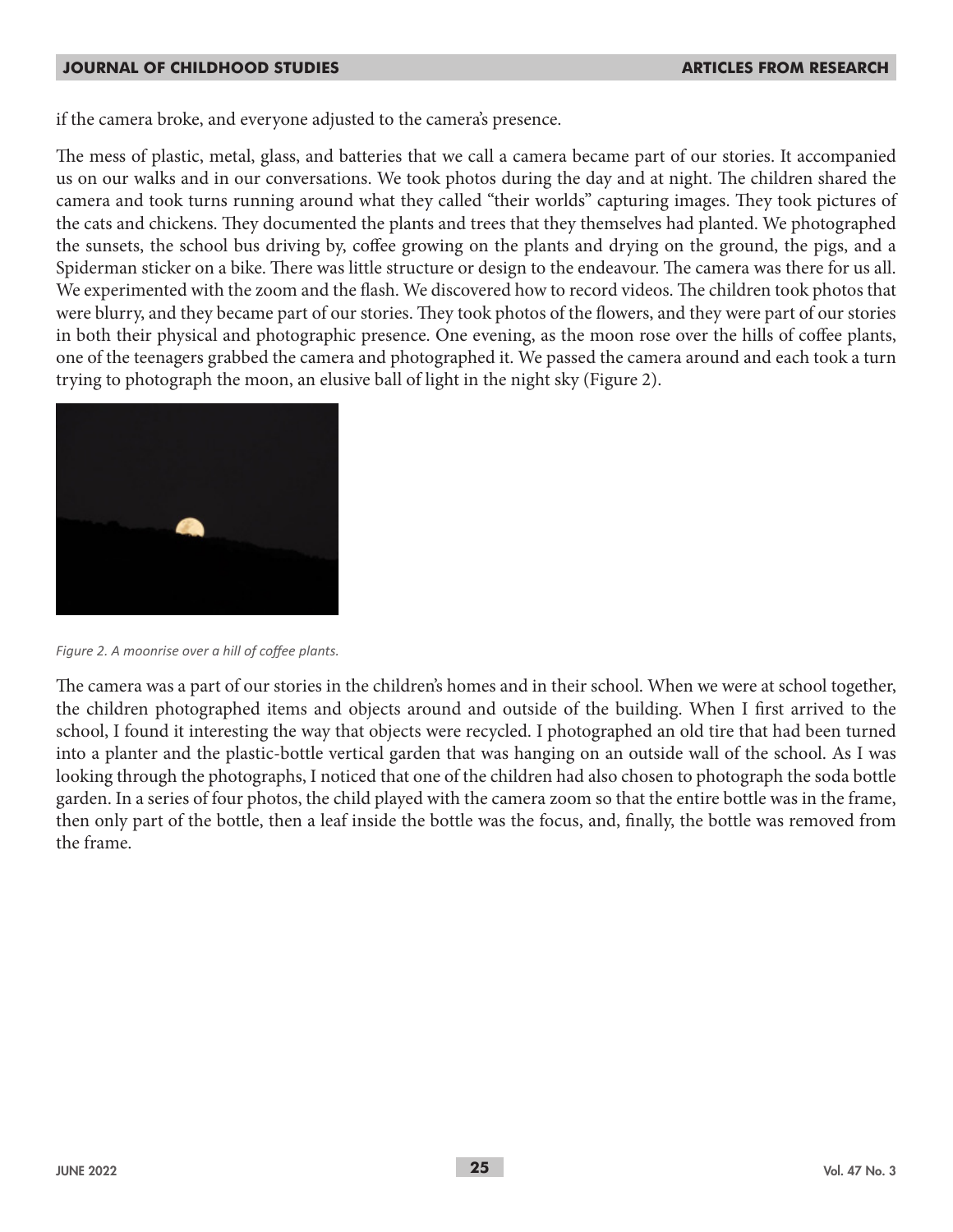

*Figure 3. Composite of images taken of a plastic-bottle garden outside the school.*

In this composite of photos (Figure 3), as the photographer changes the composition, the plastic is decentered and the focus shifts to the plants. Margaret Somerville (2017), in encounters with children, stones, and water, observed that the children remained silent as they recorded videos of themselves throwing stones into the water. They also framed the video in such a way that only the stones and water were visible, actively decentering themselves (Somerville, 2017). In the case of this story, the plastic bottles in these photographs were not just plastic bottles. They were a vertical garden. They were erased from view.

## **Conversing with plastic**

A plastic bottle that became a central part of our stories was my reusable blue water bottle with a filter straw. To reduce my need for bottled water, I carried this filter bottle with me everywhere I went. The children loved playing with the bottle. One of the girls in particular would tell everyone around that the straw was a filter, and she would open and close the mouthpiece over and over. A few of the children chose to take pictures of the water bottle and a sticker on it that said "Keep Nature Wild" (Figure 4).



*Figure 4. Images of my water bottle, a part of our stories.*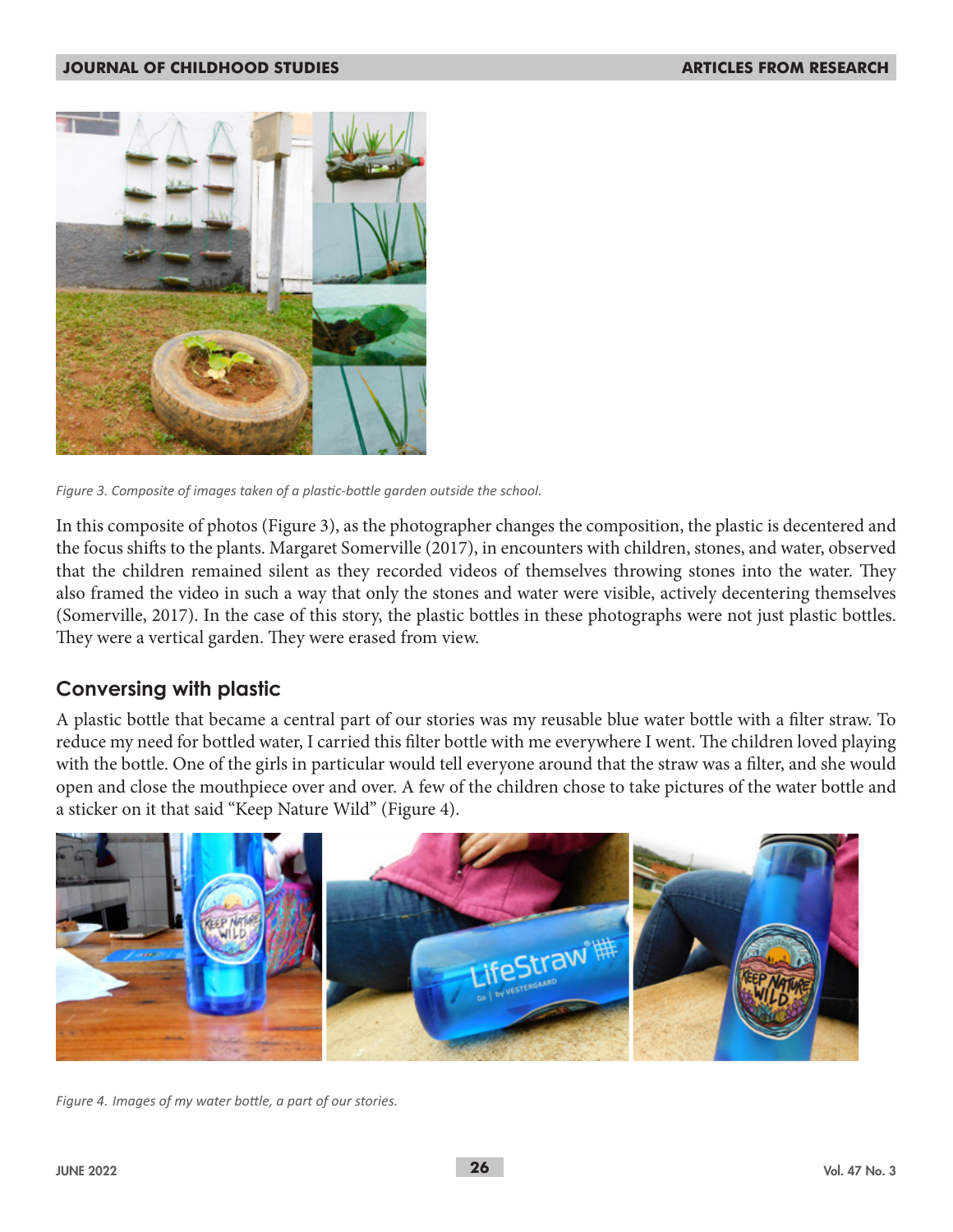On one of my outings, I forgot to bring my reusable water bottle and was forced to order bottled water at a restaurant. The bottle that was delivered was aesthetically pleasing. It was made of a thick red plastic and had a long, narrow neck. My friends at the table gave me a hard time about needing to buy a single-use plastic bottle. They recommended I bring it to school to see if the children might want to somehow incorporate it into one of their art projects. I obliged.

The children were curious about why I had brought the bottle to school. I explained that I just could not bring myself to throw it away and wondered if we could use it somehow in the school. They passed the bottle around, and one of the preschool children had the idea to remove the cap, press the mouth of the bottle to his cheek, and then switch it to his ear. To his delight, he could hear something when he did. He ran around the classroom inviting the other children to listen to the bottle. They experimented with placing the side of the bottle on their cheeks and then switching the mouth of the bottle to their ears to listen. This carried on for a while. The children connected with the bottle. The bottle reciprocated with its sound waves. The children named the sounds the bottle made and settled on describing it as the noise the waves make on the beach where they go on holiday. We carried on the conversation with plastic until interest faded and the bottle returned to being discarded plastic somewhere on the crowded bookshelf.

## **Becoming-with garbage**

The vignettes thus far have painted an idyllic picture of children's artistic storytelling of their relational childhoods in this region. Taylor (2014) argues that one of the downfalls of a view of children as entangled within Earth-otherassemblages is that it may romanticize childhoods, running the risk of painting a utopian picture of children's connections to Earth. Instead, reconceptualizing childhood as nature/culture assemblages is a closer approximation of childhoods as they are: situated and entangled (Taylor, 2011, 2014). The relationship between children and plastic is much more nuanced than their gardens made of plastic and their conversations with plastic. A common practice in this rural area is to burn garbage. The restaurant next door to the school sits inside the home of one of the local families and is known for its use of a traditional woodfire stove. Patrons sit in an extension of the family's kitchen as the food stays warm on the stove. When guests finish their meals, the restaurant owners collect their plates and dispose of their garbage in the fire. Thin, flimsy, single-use plastic cups shrivel and disappear into the flames. Waste that is too large to quickly dispose of in the stove is burned in piles outside. The variable and complex human-plastic-Earth relationship takes many forms in their inextricable links to one another. Humans and morethan-humans alike become-with (Haraway, 2016a, 2016b) plastic as they breathe it in through their lungs and their leaves.

In the early days after the camera became central to our stories, one of the 10-year-old boys was taking pictures of the area around him. As he prepared to capture a photo of garbage burning in a pile outside of the restaurant, he casually said, "I'll take a picture of the destruction of the environment," and then he carried on photographing the world around him. The smell of smoke was ever present. Due to the use of fire to dispose of waste or clear the land by burning trees, the smell of smoke lingered in the air and permeated the boundaries of the local homes and the school. Because the schoolhouse itself did not have any physical barrier to completely seal the inside from the outside, breathing the ashes of burning garbage was unavoidable.

### **Seen worlds, dream worlds, whole worlds**

Over the course of our time together in the school, I was with the children on a day when, in connection with a lesson about the environment, their teacher asked them to draw the world that they see and the world that they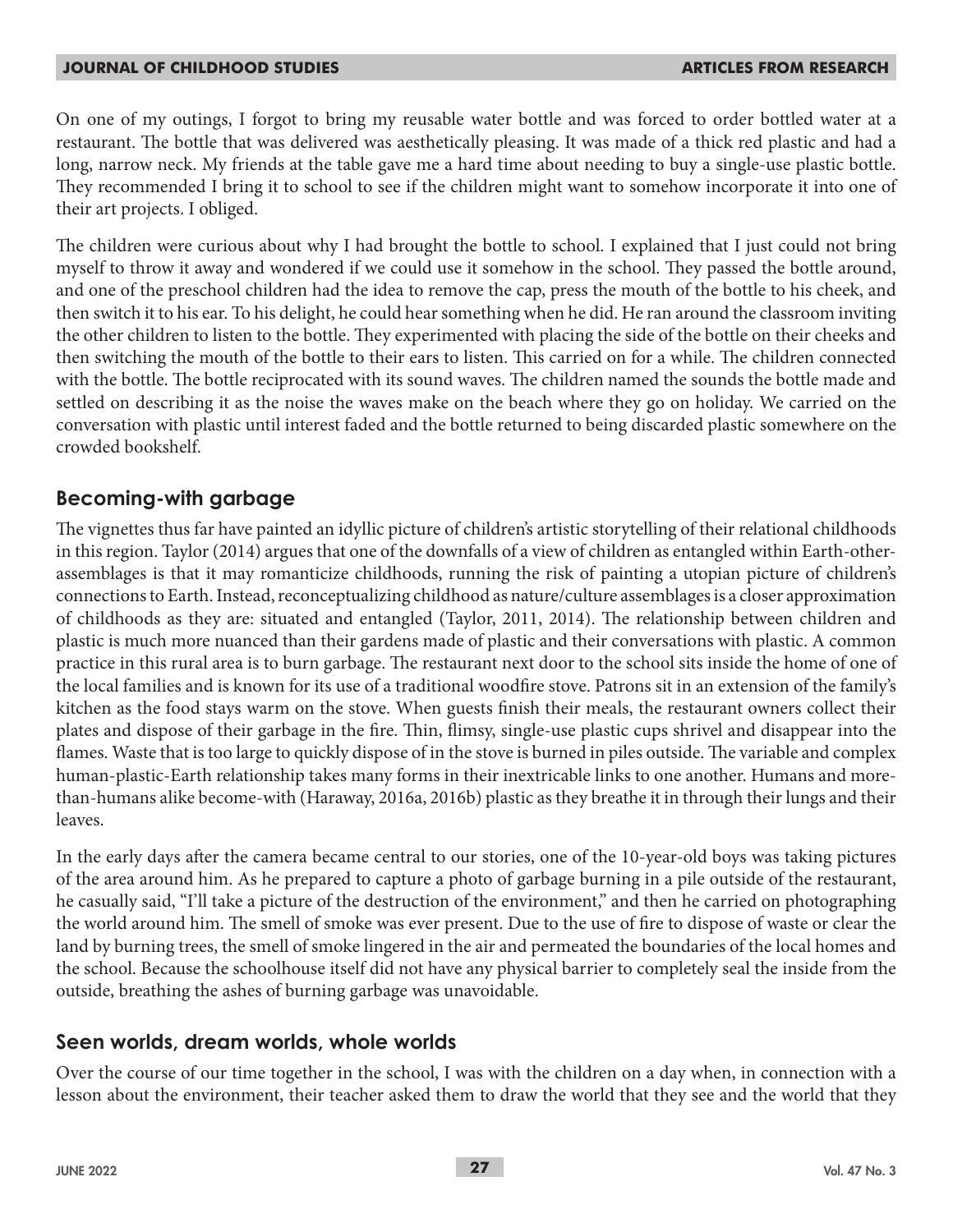dream for the future.



*Figure 5. A child's drawing of the world that he sees (right) and the world that he dreams (left).*

The children's drawings followed from a conversation they had about pollution in their community river and the act of burning trees to clear land. In Figure 5, a 10-year-old boy drew that *agora* (now) he sees a school bus spewing exhaust, a person cutting trees, garbage fires, the sewer leading into the pond, and garbage outside the garbage can. In the world that he dreams (*sonho*), on the left side, he drew a pond full of fish, a bicycle, rain, a person planting trees, and garbage in the garbage can. While there is a performative nature to these drawings and they are in direct response to the teacher's prompt, it does not negate the realities of the relationships that the drawings depict. The drawing in Figure 5 was created by the same child who had, prior to this activity, asked to use the camera to take a picture of the destruction of the environment. The other students' drawings were similar in that they mirrored the discussion about pollution and fire. These drawings keep our stories. They are part of the story of Earth's demise. They depict human destruction and a shared hope to live in better harmony with the planet.

Outside of the school activity to draw the world that they see, an 8-year-old girl used the camera to take pictures of everything she saw around her grandmother's home, which is the restaurant next door to the school with the woodfire stove.



*Figure 6. A photograph a child took of her grandmother's home/restaurant, the church, and the school.*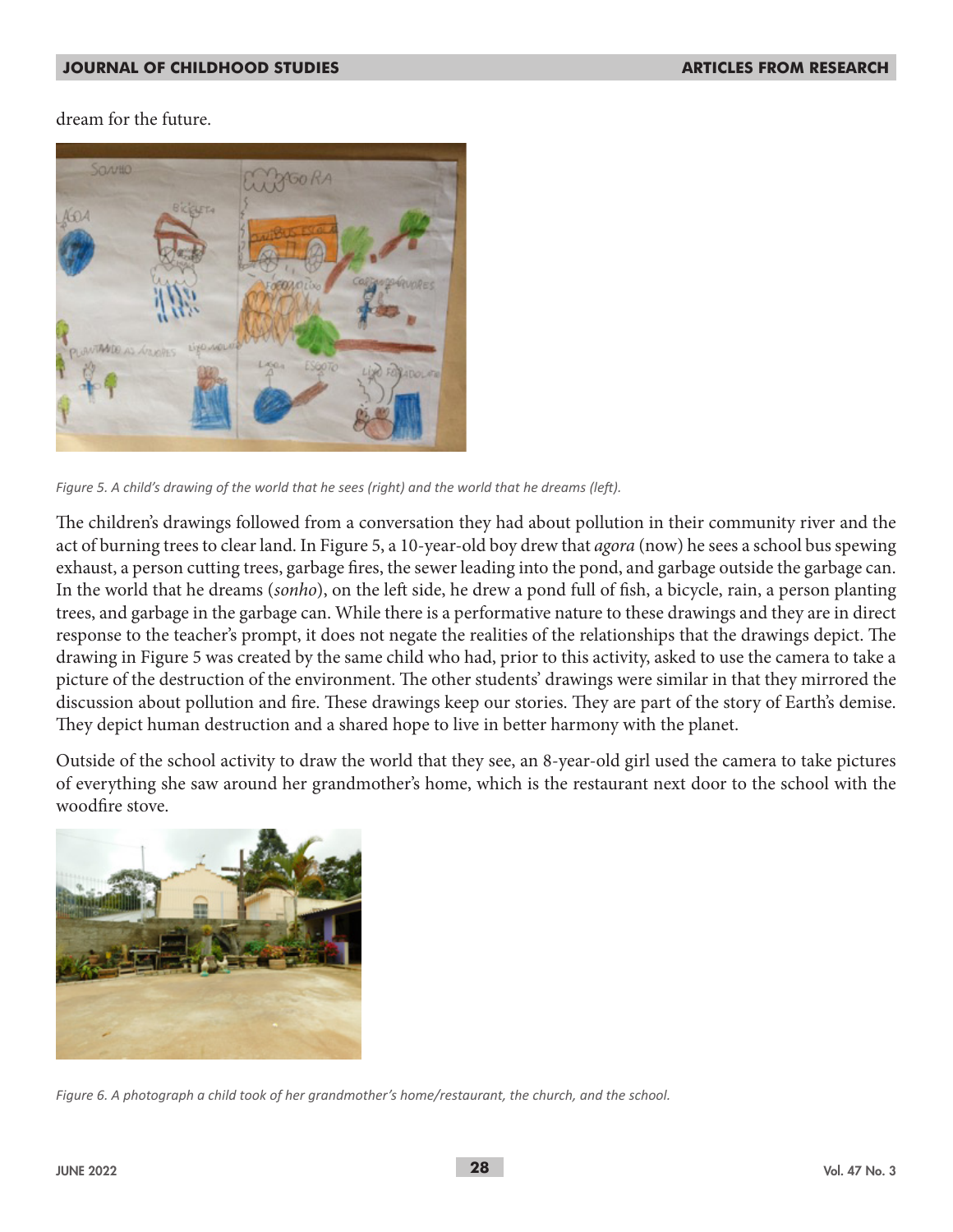The image in Figure 6 shows the school as a narrow grey sliver on the left, the church, which is adjoined to the school, and the grandmother's home/restaurant, which is the purple building on the right. Alongside the wall between the church and the home is a row of wispy plants and succulents. Immediately after taking the photo above, the girl spun around and declared, "Now I will take a picture of the rest of the world," and she photographed the other side of the street (Figure 7).



*Figure 7. The rest of the world.*

As I revisited the photographs thinking *with* (Jackson & Mazzei, 2011) our stories, I mused and wondered, was the child bringing into focus a part of an existing world? Was the child-camera-cloud-plant-sunlight-street assemblage emerging as a story through which a new, parallel world would come into existence? How many such worlds can exist in parallel pluriversality (Stengers, 2011)? Who are the keepers of these stories, and, by extension, these worlds?

## **Speculative fabulation: Provocations**

The vignettes in this paper have something in common: They center what we—the intergenerational human participants—chose to photograph and draw. We are the focus of these Earth stories. Our camera and our relationships are the keepers of these stories. Yet we, alone, cannot claim sole creation of these stories nor can we bear the weight of keeping these worlds. Sharing our stories here and in this way thus far illustrates, through a humancentric lens, some of the species with whom, and matter with which, we are in relation. In their multimattered ethnography, Taylor and Pacini-Ketchabaw (2015) also use vignettes to draw together the various data sources, such as photos, fieldnotes, reflections, and ponderings. They discuss their challenge to constantly work against the desire to position children as central actors in the analysis process (Taylor & Pacini-Ketchabaw, 2015). By visiting and revisiting the data as they crafted the vignettes, they were able to move away from understanding the data through a child-centered lens. The diffractive analysis used here is one step toward decentering children. A reading of the vignettes through this lens will bring into focus the ways that children are inextricably linked with the more-than-human world through their multispecies, multimattered interactions (Haraway, 2015) with a camera, a toucan, trees, drawings, the moon, garbage, and plastic. However, the analysis and vignettes fall short in imagining what these relationships mean to the creation (read: keeping) of other worlds, stories, and possibilities in an era of ecological precarity.

As a response to climate catastrophe, education must undergo a radical reimagining. Iveta Silova (2020) responds to Isabelle Stengers' (1997) call to begin by asking *and if?* Among a list of provocations, Silova (2020) asks:

*And if* learning was about attuning to and engaging with these interconnected different worlds, rather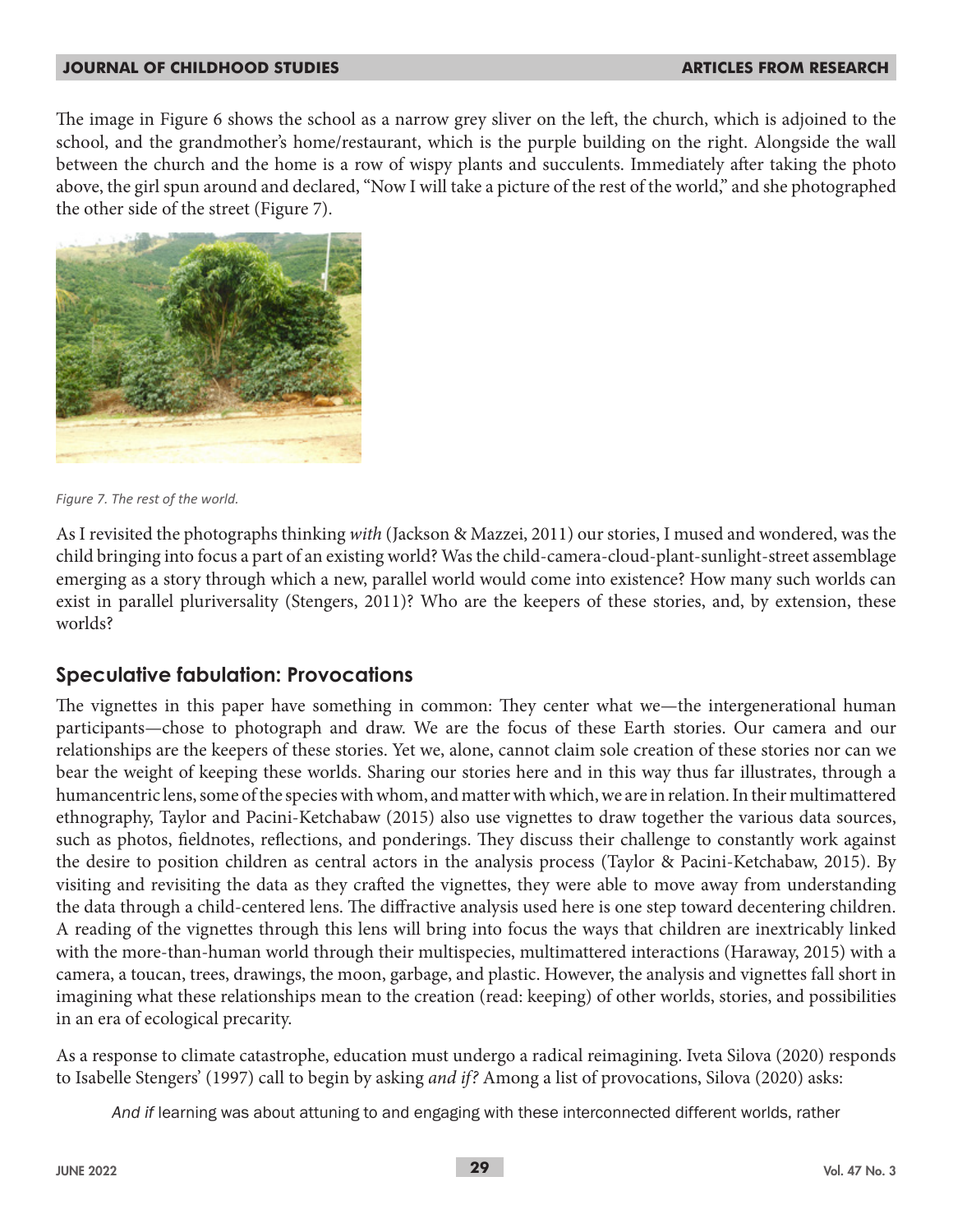than differentiating, ranking, and hierarchizing them? […] *And if* these imaginings, learnings, and pedagogies facilitated the metamorphosis of our selves, helping us move beyond an autonomous, rational selfhood, while animating "self-in-relation" to a more-than-human world? (p. 143)

Drawing inspiration from Stengers (1997), Silova (2020), and Haraway (2013), this paper provokes *and if?* by shifting the narrative to reimagine the vignettes shared here using SF. Haraway (2013, 2016b) uses SF to refer to speculative fabulation, speculative feminism, science fiction, speculative fiction, science fact, science fantasy, and string figures. She elaborates that SF also means "so far," to open up a model for worlding what is yet to come (Haraway, 2013). The current, time-bound ecological catastrophe calls on research and practice in education to reconfigure what it means to live differently with the planet and live and die well with Earth's mortal critters (Haraway, 2016b; Malone & Truong, 2017). Speculative fabulation, and SF in its many forms, disrupts our takenfor-granted assumptions—including those about what research, data, and pedagogy can do and be—by eliminating hierarchical relations and revealing an alternative imaginary beyond. In the short fable that follows, *Keepers of the Night Stories*, I invite you, the reader, to story-with the vignettes to speculate about what might come into focus if we were to decenter the humans from the story and instead foreground the damage that humans collectively cause. In doing so, consider how to position humans "with and of the earth, and the biotic and abiotic powers of this earth [as] the main story" (Haraway, 2016b, p. 55).

*And if* the toucan were monitoring the well-being of the canyon from atop its perch on the palm tree?

*And if* the trees were absorbing the plastic chemicals that were released from the fires?

And if the trees were gradually becoming plastic as they absorbed these toxins?

*And if* the moon shone down on the tree's flowers, which had absorbed so much plastic they had turned into synthetic candles?

*And if*…

## **Keepers of the Night Stories**

The tree did not know it would become a candle. For nearly 140 years it had been a tree and done tree things. When the toucan needed to see what was happening in the canyon, the tree lent its branches as a perch. When the garbage fires burned just up the road, the tree's leaves purified the air. As the plastic bottles discarded at its feet slowly leeched their chemicals into the earth, the tree gathered these toxins into its trunk and kept the ants safe. The tree did not notice that its oldest branches had become rigid, but the moth had noticed. On this night, after the rain had cleared the smoke from the air and washed it into the river, the moth, as one of the keepers of night stories, fluttered its wings and signalled to the moon that the time had come. The rays of the moon shone down onto the tree's white flowers that were now round candles which were years in the making, and tonight, brand new.

## **Acknowledgements**

Since writing this article, I have learned that storytelling about keepers of the night is an Indigenous practice that helps children understand the nocturnal world (see, for example Keepers of the Night: Native American Stories and Nocturnal Activities for Children by Michael J. Caduto and Joseph Bruchac). The synergies between the stories generated in this article and Indigenous traditions of storytelling compel me to continue learning about how to respectfully engage with such stories and practices.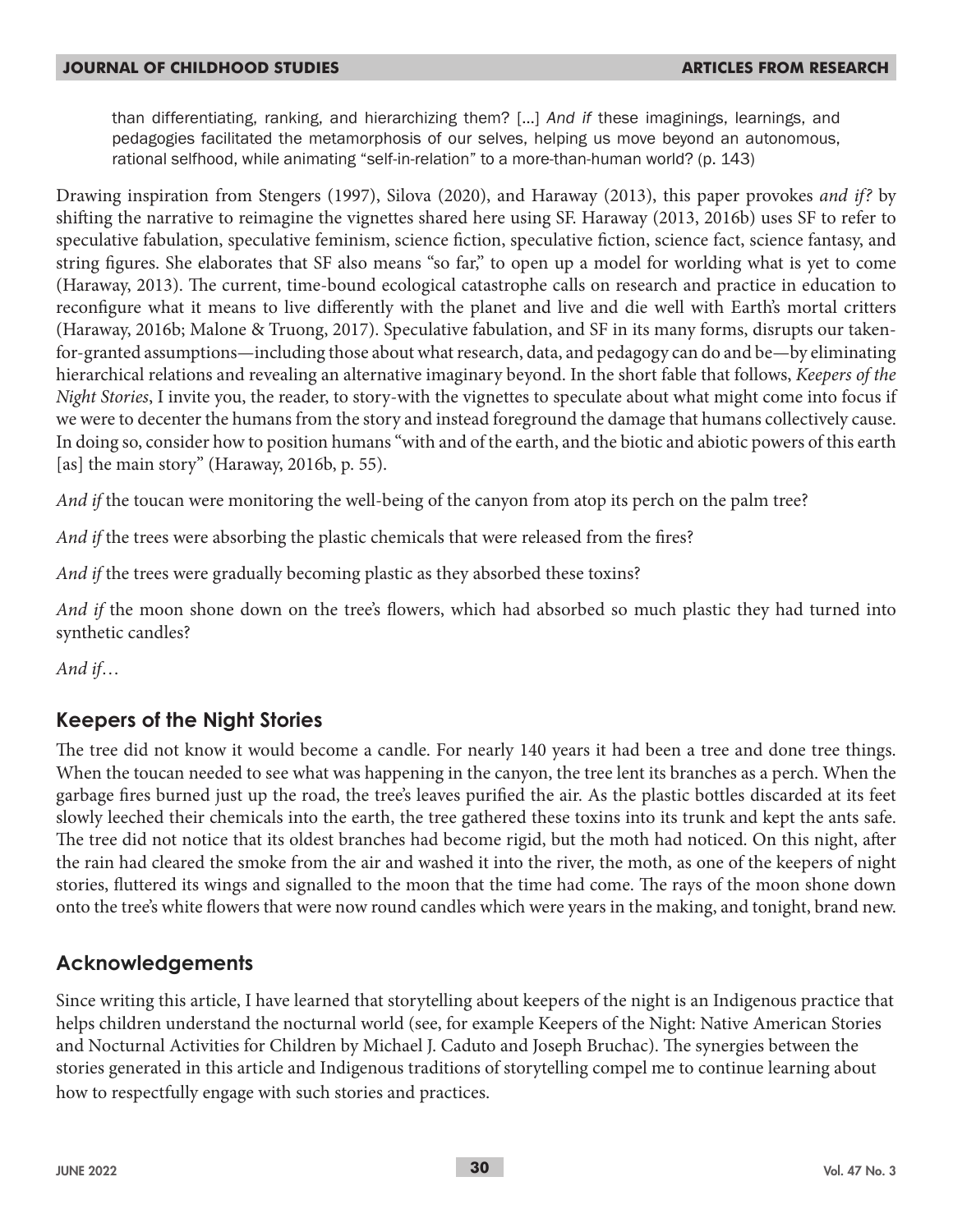1 This research was reviewed and approved by the author's institutional review board (IRB) prior to implementing the study, including recruitment and screening activities. All participants received and signed consent/assent forms for themselves and/or their children. Some children and/or their parents chose to opt out of the study prior to its implementation.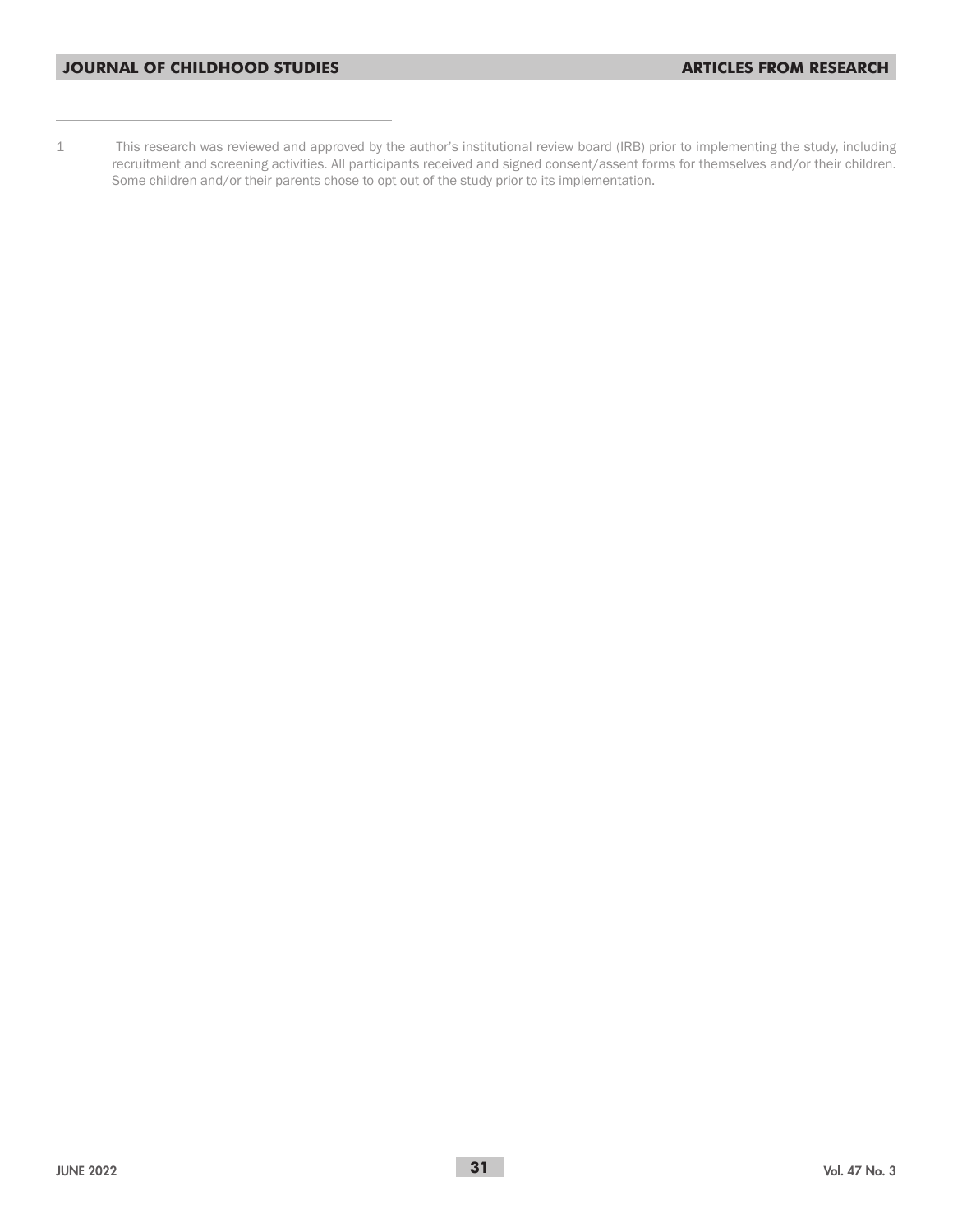### **References**

Barad, K. (2007). *Meeting the universe halfway: Quantum physics and the entanglement of matter and meaning*. Duke University Press.

- Braidotti, R. (2013). *The posthuman*. Polity Press.
- Chandler, D. (2013) The world of attachment? The post-humanist challenge to freedom and necessity. *Millennium (03058298), 41*(3), 516–534. https://doi.org/10.11770305829813481840
- Cho, R. (2020, September 22). Why climate change is an environmental justice issue. *State of the Planet*. https://news.climate.columbia. edu/2020/09/22/climate-change-environmental-justice/
- Conty, A. F. (2018). The politics of nature: New materialist responses to the Anthropocene. *Theory, Culture, & Society, 35*(7-8), 73–96. https://doi.org/10.11770263276418802891
- Haraway, D. J. (2003). *The companion species manifesto: Dogs, people, and significant otherness* (Vol. 1; pp. 3–17). Prickly Paradigm Press.
- Haraway, D. J. (2008). *When species meet.* University of Minnesota Press.
- Haraway, D. J. (2013). SF: Science fiction, speculative fabulation, string figures, so far. *Ada, 3*. https://adanewmedia.org/2013/11/issue3 haraway/
- Haraway, D. J. (2015). Anthropocene, Capitalocene, Plantationocene, Chthulucene: Making kin. *Environmental Humanities, 6*(1), 159– 165. https://doi.org/10.1215/22011919-3615934
- Haraway, D. J. (2016a). *Manifestly Haraway* (Vol. 37). University of Minnesota Press.
- Haraway, D. J. (2016b). *Staying with the trouble: Making kin in the Chthulucene*. Duke University Press.
- Intergovernmental Panel on Climate Change (IPCC). (2018). Summary for policymakers. In V. P. Masson-Delmontte et al. (Eds.), Global warming of 1.5°C. An IPCC special report on the impacts of global warming of 1.5°C above pre-industrial levels and related global greenhouse gas emission pathways, in the context of strengthening the global response to the threat of climate change, sustainable development, and efforts to eradicate poverty (pp. 3–26). World Meteorological Organization. http:/report.ipcc.ch/ sr15/pdf/sr15\_spm\_final.pdf
- Jackson, A. Y., & Mazzei, L. (2011). *Thinking with theory in qualitative research: Viewing data across multiple perspectives*. Routledge.
- Magnusson, L. O. (2018). Photographic agency and agency of photographs: Three-year-olds and digital cameras. *Australasian Journal of Early Childhood, 43*(3), 34–42.
- Malone, K., & Truong, S. (2017). Sustainability, education, and anthropocentric precarity. In K. Malone, S. Truong, & T. Gray (Eds.), *Reimagining sustainability in precarious times* (pp. 1–16). Springer.
- Mazzei, L. A. (2014). Beyond an easy sense: A diffractive analysis. *Qualitative Inquiry, 20*(6), 742–746. https://doi. org/10.1177/1077800414530257
- Merewether, J. (2015). Young children's perspectives of outdoor learning spaces: What matters? *Australasian Journal of Early Childhood, 40*(1), 99–108. https://doi.org/10.1177183693911504000113
- Merewether, J. (2019). New materialisms and children's outdoor environments: Murmurative diffractions. *Children's Geographies, 17*(1), 105–117. https://doi.org/10.1080/14733285.2018.1471449
- Pacini-Ketchabaw, V., & Nxumalo, F. (2014). Poshumanist imaginaries for decolonizing early childhood praxis. In M. N. Bloch, B. B. Swadener, & G. S. Cannella (Eds.), *Reconceptualizing early childhood care and education: A reader* (pp. 131–142). Peter Lang.
- Plumwood, V. (2010). Nature in the active voice. In R. Irwin (Ed.), *Climate change and philosophy: Transformational possibilities* (pp. 32–47). Bloomsbury.
- Silova, I. (2020). Anticipating other worlds, animating our selves: An invitation to comparative education. *ECNU Review of Education, 3*(1), 138–159. https://doi.org/10.11772096531120904246